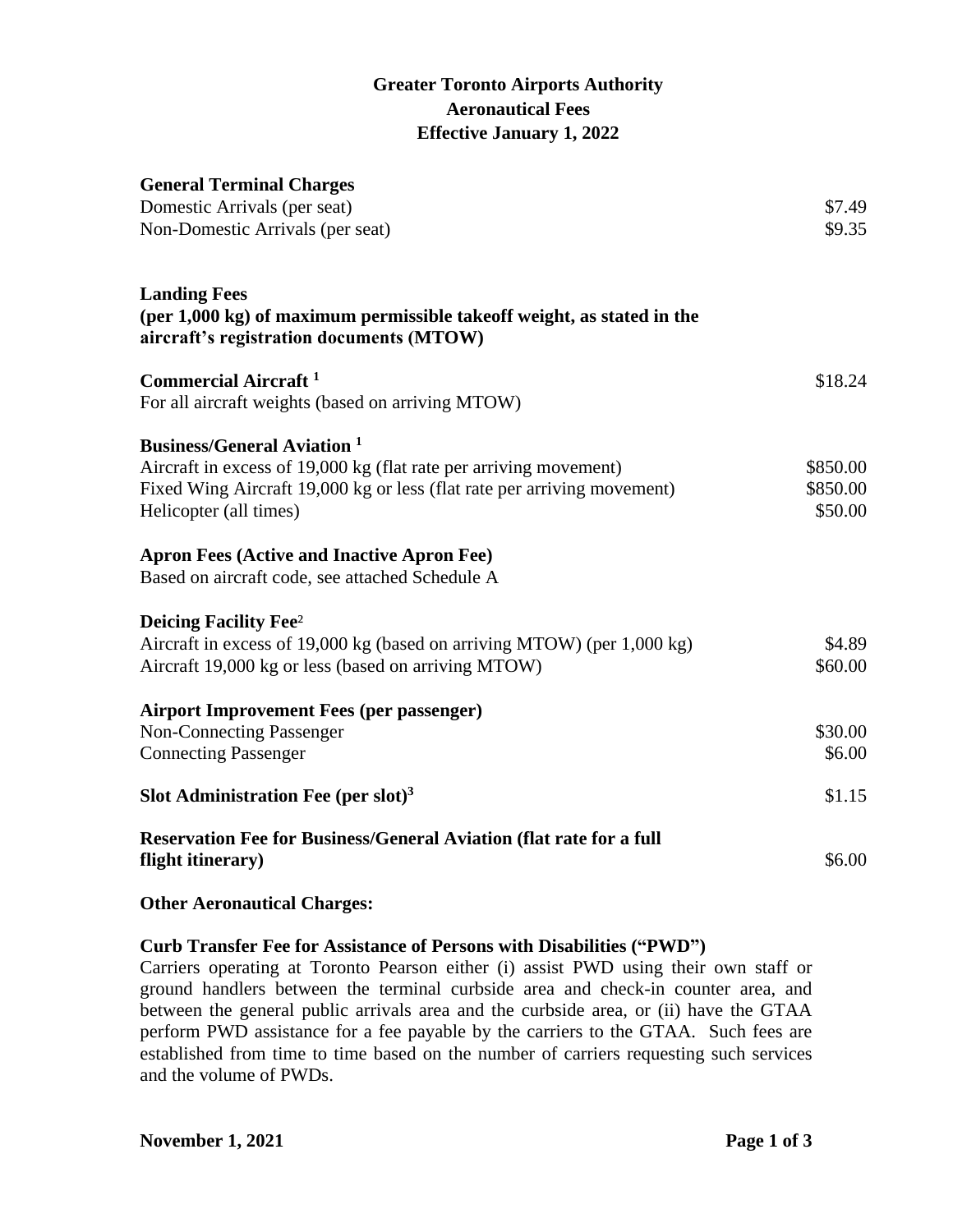**All amounts are in Canadian dollars.**

**All above fees do not include applicable taxes (including HST).**

**All weights refer to Maximum Takeoff Weight (MTOW), in kilograms (rounded up to the nearest 1,000 kilograms). Conversion rate 1 kilogram = 2.2046 pounds.**

#### **Notes:**

- 1. All flights that operate without approval between 0030 and 0630 will be charged 16 times the applicable landing fee for arrivals and departures. Aircraft which are ICAO Annex 16, Volume 1, Chapter 2 equivalent will not be granted approval.
- 2. Deicing fees do not include charges for deicing fluid, which is payable to a thirdparty provider arranged by the air carrier community.
- 3. Applicable to all carriers, based on end state slot holding and invoiced twice annually in April and November; exemption granted to carriers with less than 10 slots per season.

#### **Schedule A**

|                         |                                   |                       | <b>Maximum Time to be Charged per</b><br><b>Movement (minutes)</b> |                                  |             |
|-------------------------|-----------------------------------|-----------------------|--------------------------------------------------------------------|----------------------------------|-------------|
| <b>Aircraft</b><br>Code | <b>Type of</b><br><b>Movement</b> | Rates per 1<br>minute | <b>Arrival</b><br>(Terminator)                                     | <b>Departure</b><br>(Originator) | <b>Turn</b> |
| <b>B</b> or less        | <b>Bridged</b>                    | \$2.49                | 45                                                                 | 45                               | 90          |
|                         | Walkout                           | \$1.28                | 45                                                                 | 45                               | 90          |
|                         | Hardstand                         | \$1.70                | 45                                                                 | 45                               | 90          |
| $\mathcal{C}$           | <b>Bridged</b>                    | \$2.91                | 45                                                                 | 60                               | 105         |
|                         | Walkout                           | \$1.48                | 45                                                                 | 60                               | 105         |
|                         | Hardstand                         | \$1.97                | 45                                                                 | 60                               | 105         |
| D                       | <b>Bridged</b>                    | \$6.10                | 90                                                                 | 115                              | 205         |
|                         | Walkout                           | \$3.08                | 90                                                                 | 115                              | 205         |
|                         | Hardstand                         | \$4.09                | 90                                                                 | 115                              | 205         |
| E                       | <b>Bridged</b>                    | \$7.85                | <b>120</b>                                                         | 150                              | 270         |
|                         | Walkout                           | \$3.92                | <b>120</b>                                                         | 150                              | 270         |
|                         | Hardstand                         | \$5.25                | <b>120</b>                                                         | 150                              | 270         |
| $\overline{F}$          | <b>Bridged</b>                    | \$10.24               | <b>120</b>                                                         | <b>150</b>                       | 270         |
|                         | Walkout                           | \$5.09                | <b>120</b>                                                         | 150                              | 270         |
|                         | Hardstand                         | \$6.79                | <b>120</b>                                                         | 150                              | 270         |

#### **Active Apron Fees – Time Used up to the Maximum Active Time**